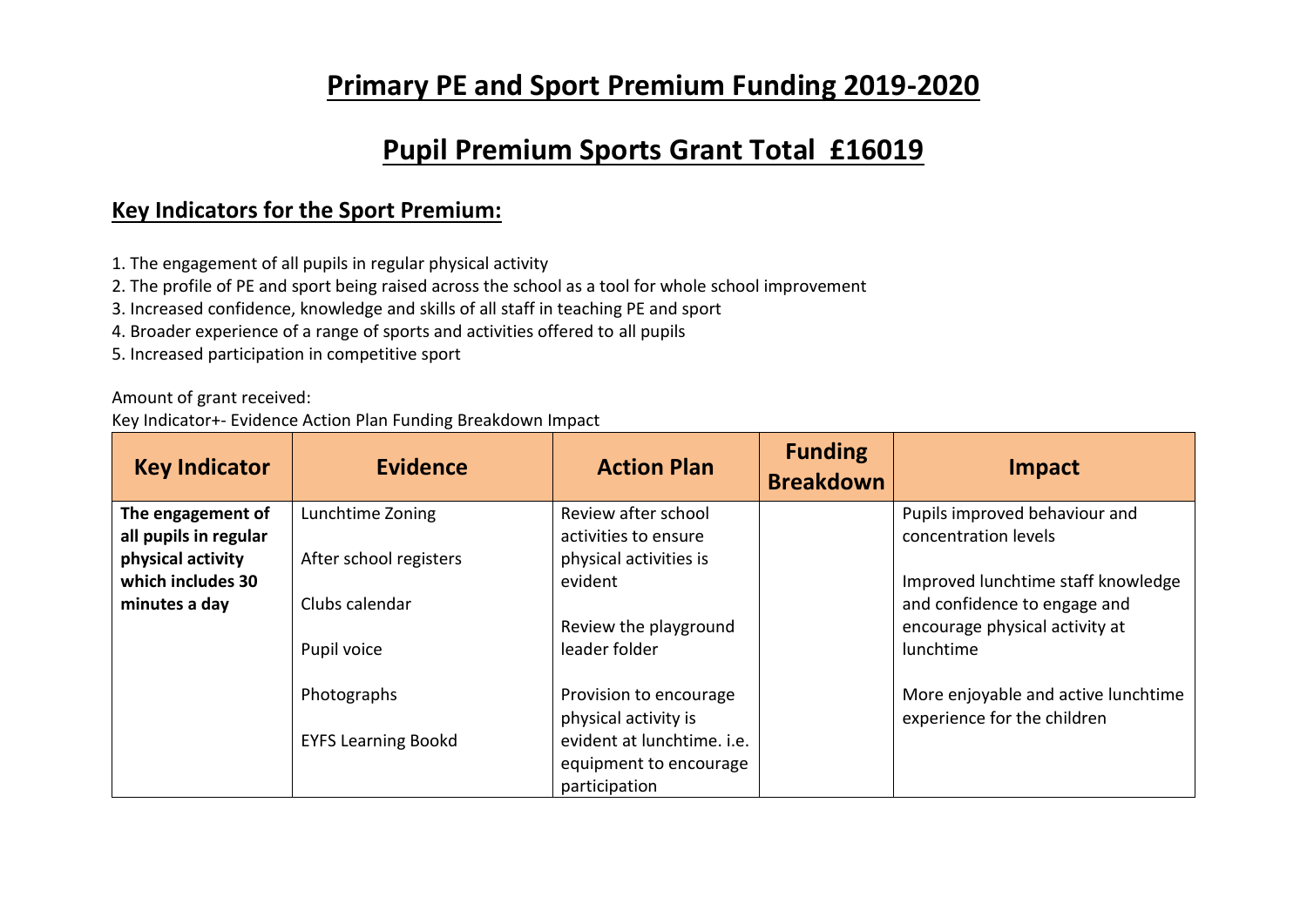|                                                                                                               |                                                                                                                           | Purchase equipment for<br>pupils to use-including<br>bike and scooters<br>helmets, hoppers etc to<br>engage pupils in activity.<br>Replenish resources for<br>after school club<br>resources/equipment | <b>£500 EXERCISE</b><br><b>EQUIPMENT</b><br>parachute, ball<br>packs,<br>scooters, push<br>along bikes X4<br>£260 SPORT<br><b>EQUIPMENT</b> | An increase in participation in<br>physical activity and improved social<br>services.<br>Engage or re-engage inactive pupils.<br>Beginning of bike skills $-2$ mini trikes<br>and 2 scooters .bean bags foam bats<br>and plastic cones -£35                                         |
|---------------------------------------------------------------------------------------------------------------|---------------------------------------------------------------------------------------------------------------------------|--------------------------------------------------------------------------------------------------------------------------------------------------------------------------------------------------------|---------------------------------------------------------------------------------------------------------------------------------------------|-------------------------------------------------------------------------------------------------------------------------------------------------------------------------------------------------------------------------------------------------------------------------------------|
| The profile of PE and<br>sport being raised<br>across the school as<br>a tool for whole<br>school improvement | Internal notice board<br>Website<br>PE school improvement<br>document<br>Assembly folder<br>After school provision folder | Website to demonstrate<br>through pictures<br>sporting activities<br>through school<br>(Celebrate participation<br>with certificate's, with<br>evidence on values.                                     |                                                                                                                                             | Children aware of clubs beyond<br>school<br>Provision of after school activities<br>encourage physical activity<br>Improved behaviour and attitude<br>towards PESS<br>Positive attitudes to health and well<br>being<br>To ensure a physical activity is<br>offered each half term. |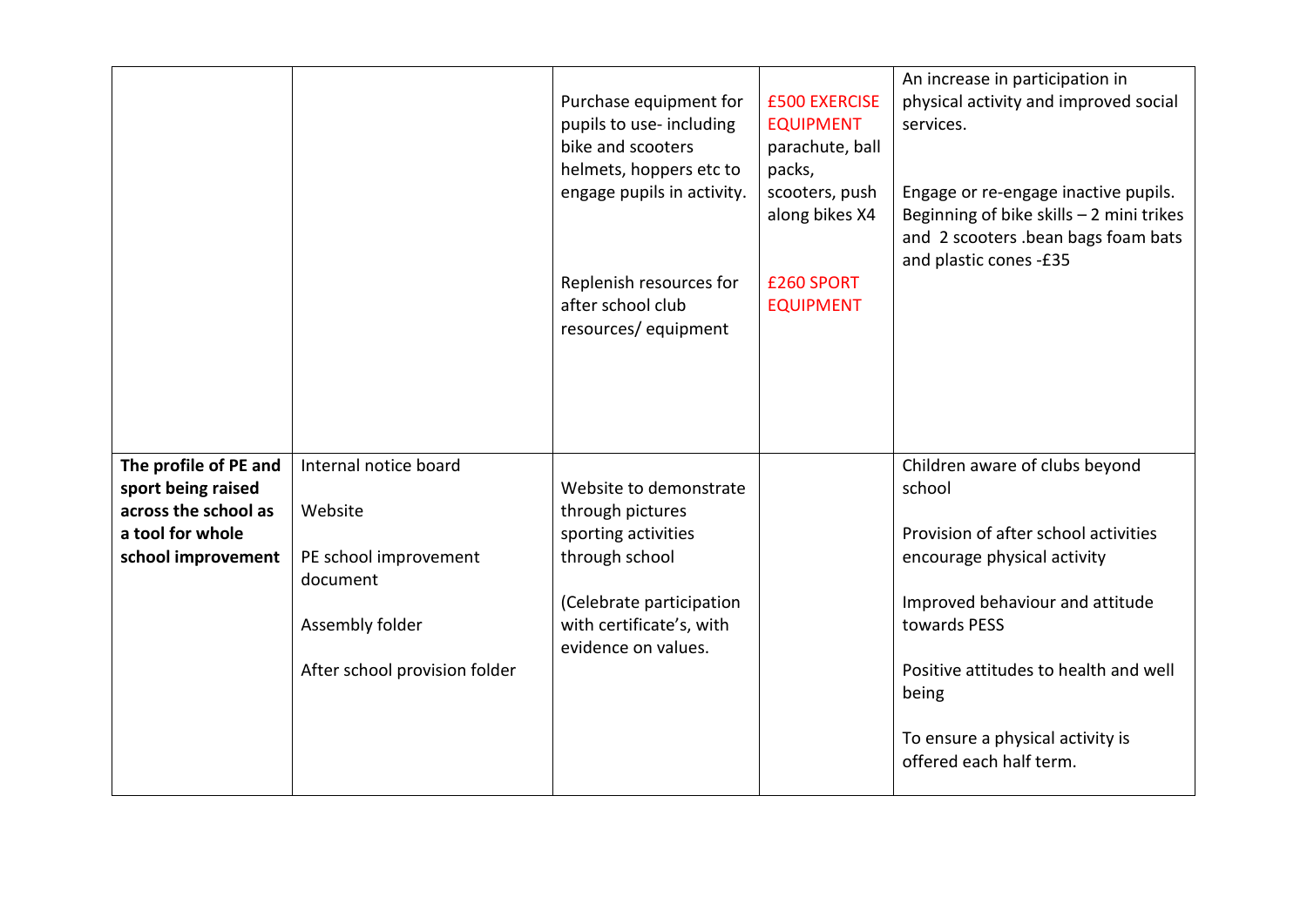|                                                                           | See PE Observation and<br>feedback file for gym and<br>dance. | Teachers to continue to<br>observe good practice in<br>Gym- PE Teacher release<br>for staff to observe<br>practice and be<br>observed to identify<br>skills | Teacher<br>release x 8 for<br>observation<br><b>Additional time</b><br>for teacher to<br>be observed.<br>£1600 | Improve further practice in gym and<br>dance.                    |
|---------------------------------------------------------------------------|---------------------------------------------------------------|-------------------------------------------------------------------------------------------------------------------------------------------------------------|----------------------------------------------------------------------------------------------------------------|------------------------------------------------------------------|
| <b>Increased</b>                                                          | Our school records / registers                                | Audit of staff needs                                                                                                                                        |                                                                                                                | Increased pupil participation                                    |
| confidence,<br>knowledge and skills<br>of all staff in<br>teaching PE and | and trackers<br>PE development plan                           | recognises Dance as a<br>area for development<br>Release teachers to                                                                                        |                                                                                                                | Enhanced inclusive curriculum<br>practice                        |
| sport                                                                     | Staff feedback and lesson                                     | observe mode dance                                                                                                                                          |                                                                                                                | More confident and competent staff                               |
|                                                                           | observations                                                  | lessons                                                                                                                                                     |                                                                                                                |                                                                  |
|                                                                           | Photos and videos from lessons                                | Teacher to be released<br>to advise, observe and                                                                                                            | <b>£800 TEACHER</b><br><b>RELEASE</b> for                                                                      | Enchance quality of teaching and<br>learning                     |
|                                                                           | Forest school folder / Parental                               | feedback to colleagues                                                                                                                                      | games                                                                                                          | Increased capacity and sustainability                            |
|                                                                           | engagement profile /                                          | on delivery                                                                                                                                                 | enhancement                                                                                                    |                                                                  |
|                                                                           | photographs                                                   | improvements                                                                                                                                                | feedback                                                                                                       | Improved standards                                               |
|                                                                           |                                                               | Sports visitors delivering<br>a range of sporting<br>activities                                                                                             |                                                                                                                | Positive attitude to health and well<br>being                    |
|                                                                           |                                                               | Organise extra<br>swimming lessons for                                                                                                                      | £900-<br><b>SWIMMING</b>                                                                                       | Improved pupil attitudes to PE and<br>outdoor physical activity. |
|                                                                           |                                                               | children in Year 2, to                                                                                                                                      | <b>YEAR 2</b>                                                                                                  |                                                                  |
|                                                                           |                                                               | increase water safety                                                                                                                                       |                                                                                                                |                                                                  |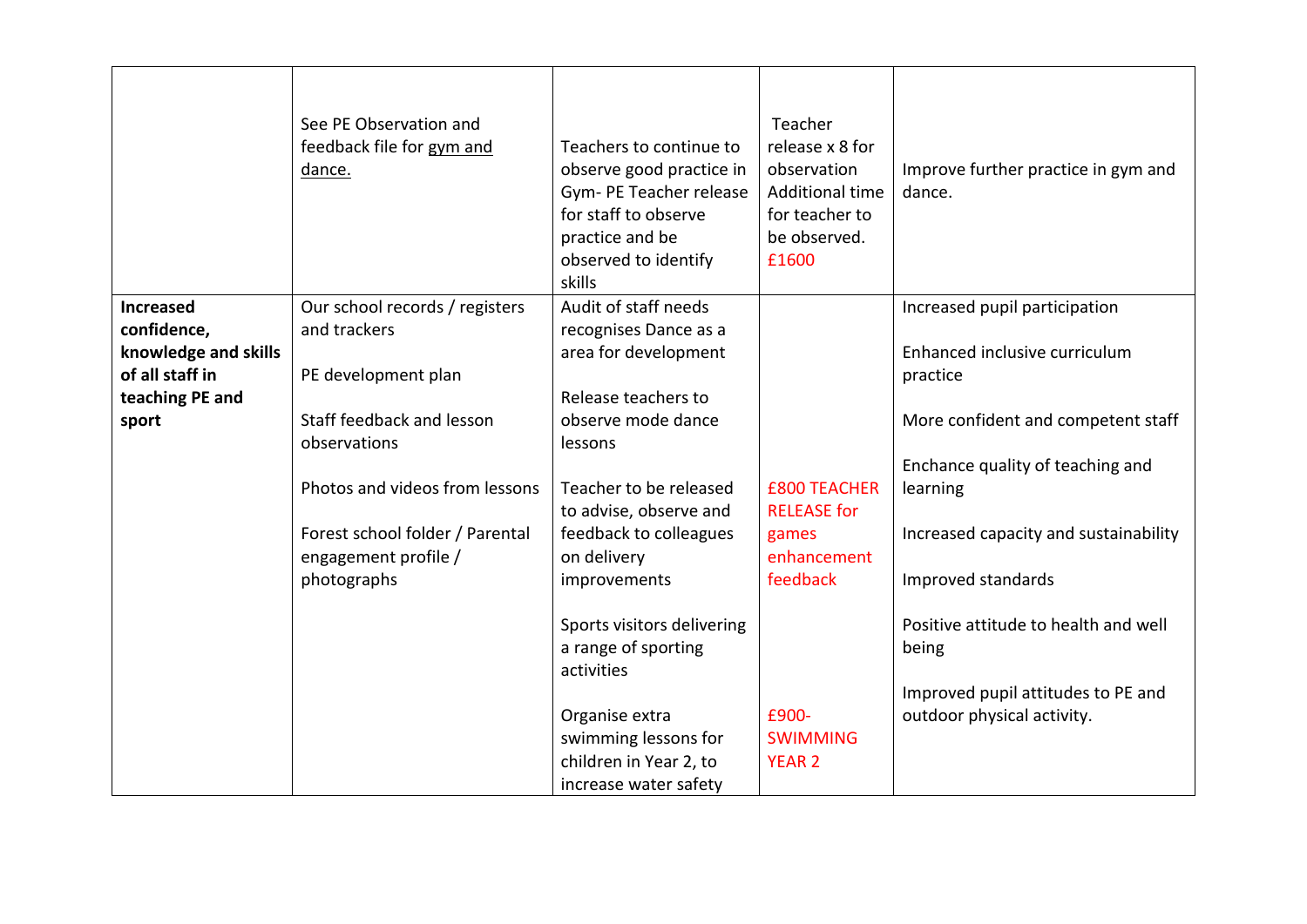|                                                                                              |                                                                                                     | awareness due to local<br>of school (docks<br>waterfront)<br>Teachers and pupils to<br>participate in Forest<br>School to ensure early<br>beginnings of physical<br>activity                                                                                                                                                                                                                                                                                                 | £1500- Early<br>physical<br>activities,        | Children to participate in outdoor<br>physical activity to promote well<br>being<br>Outdoor physical activity encouraged<br>and evident in Early EDUCATION                                                                                                                                                          |
|----------------------------------------------------------------------------------------------|-----------------------------------------------------------------------------------------------------|------------------------------------------------------------------------------------------------------------------------------------------------------------------------------------------------------------------------------------------------------------------------------------------------------------------------------------------------------------------------------------------------------------------------------------------------------------------------------|------------------------------------------------|---------------------------------------------------------------------------------------------------------------------------------------------------------------------------------------------------------------------------------------------------------------------------------------------------------------------|
| <b>Broader experience</b><br>of a range of sports<br>and activities<br>offered to all pupils | Curriculum plan<br>Extra-curricular plan<br>Register of participation<br>Photographs<br>Pupil voice | Sailing delivered by Wirral<br>Sailing Centre and<br>professional sailors-Y5/6<br>Safety on the water and<br>developing skills for life by<br>the water<br>Rock Climbing delivered by<br>Awesome Walls trained<br>rock climbers - Y3/4<br>Support skills to support<br>upper body development<br>Horse Riding - equestrial<br>centre deliver horse riding<br>skills sessin and care of<br>animal sessions-Y1/2<br>continue to establish<br>equestrian sport across<br>school | £3,500 Y5/6<br>£3100<br>Y3/4<br>£3,700<br>Y1/2 | To engage or re-engage disaffected<br>pupils<br>To enhance the olympic thinking that<br>there 'is a sport for everyone'<br>Enhanced quality of delivery by<br>professional sportsman/women<br>Positive attitudes to health and well<br>being<br>Improved pupil attitudes to PESS<br>Increase school community links |